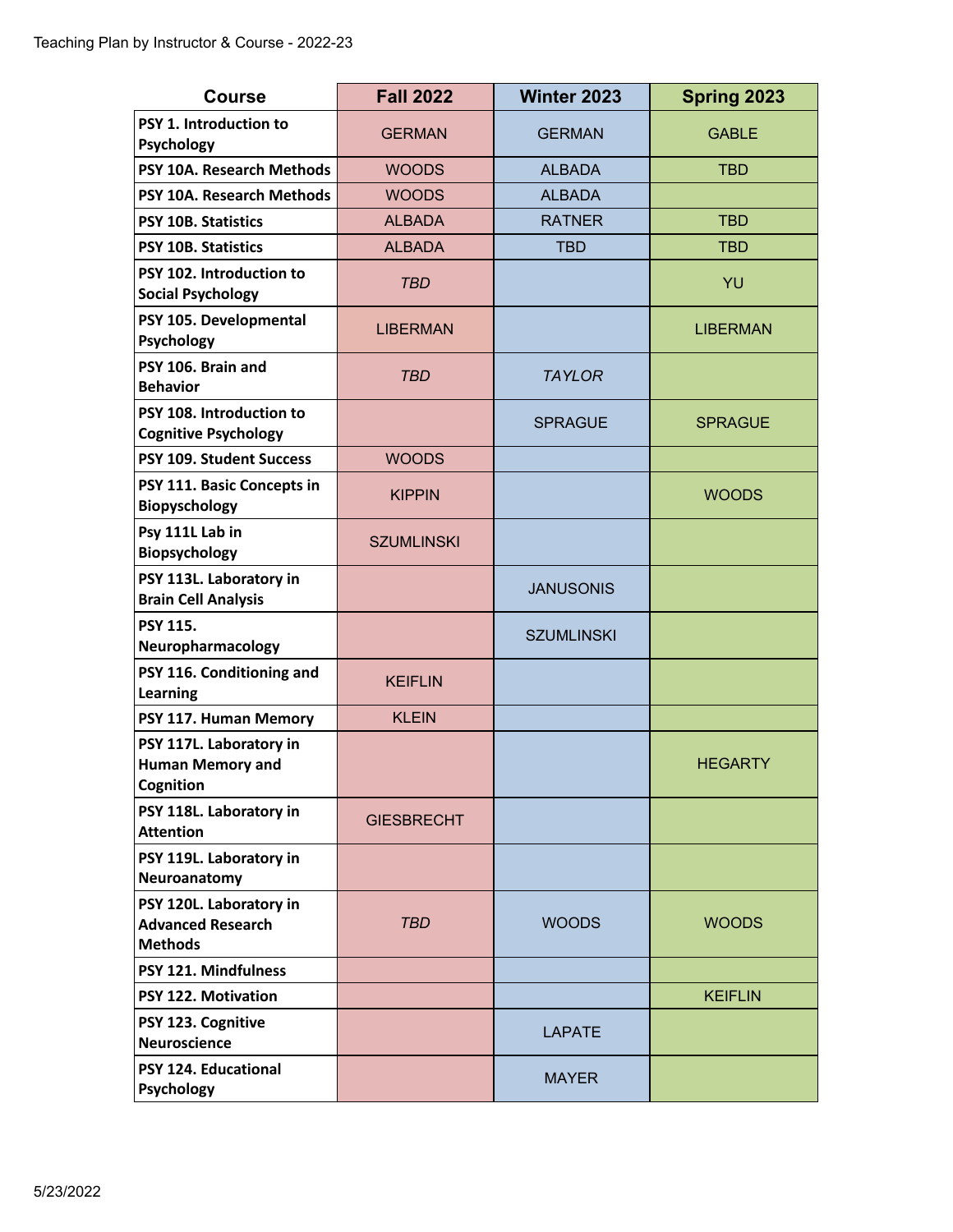| PSY 125. Multimedia<br><b>Learning</b>                                   |                  |                    | <b>MAYER</b>   |
|--------------------------------------------------------------------------|------------------|--------------------|----------------|
| PSY 128. Human Thinking<br>and Problem Solving                           |                  |                    |                |
| PSY 129. Perception                                                      |                  |                    |                |
| PSY 129L. Lab in Perception                                              |                  | <b>ECKSTEIN</b>    |                |
| PSY 130. Perception: Vision                                              | <b>ECKSTEIN</b>  |                    |                |
| PSY 131. Perception:<br><b>Audition</b>                                  | <b>HAJDA</b>     |                    |                |
| PSY 132. Visual<br><b>Neuroscience</b>                                   |                  |                    | <b>BEYELER</b> |
| <b>PSY 133.</b><br>Psychopharmacology:<br><b>Psychotherapeutic Drugs</b> |                  |                    | <b>TBD</b>     |
| <b>PSY 134.</b><br>Psychopharmacology:<br><b>Drugs of Abuse</b>          |                  | <b>SZUMLINSKI</b>  |                |
| <b>PSY 134L.</b><br><b>Psychopharmacology Lab</b>                        |                  |                    |                |
| PSY 135. Development and<br><b>Plasticity of the Brain</b>               |                  |                    |                |
| PSY 136. Neurobiology of<br><b>Brain States</b>                          | <b>JANUSONIS</b> |                    |                |
| PSY 137. Behavioral<br>Endocrinology                                     |                  |                    | <b>JACOBS</b>  |
| PSY 138. Neuroethology                                                   |                  |                    |                |
| PSY 138L. Laboratory in<br><b>Behavioral Endocrinology</b>               |                  |                    | <b>KIPPIN</b>  |
| PSY 139. Psychology of<br><b>Emotions</b>                                |                  |                    |                |
| PSY 140. Social Influence                                                |                  |                    |                |
| PSY 142. Cognitive<br>Development                                        |                  | <b>COSMIDES</b>    |                |
| PSY 143. Human<br><b>Relationships</b>                                   |                  | <b>CONROY-BEAM</b> |                |
| PSY 144. Personality &<br><b>Individual Differences</b>                  |                  |                    |                |
| PSY 145. Cognitive Science<br>of Supernatural Concepts                   |                  |                    | <b>GERMAN</b>  |
| PSY 146. Psychology of<br><b>Human Mating</b>                            |                  | <b>RONEY</b>       |                |
| PSY 147. Intergroup<br><b>Relations</b>                                  |                  |                    | <b>RATNER</b>  |
| PSY 148. The Psychology of<br>Self                                       |                  |                    | <b>KLEIN</b>   |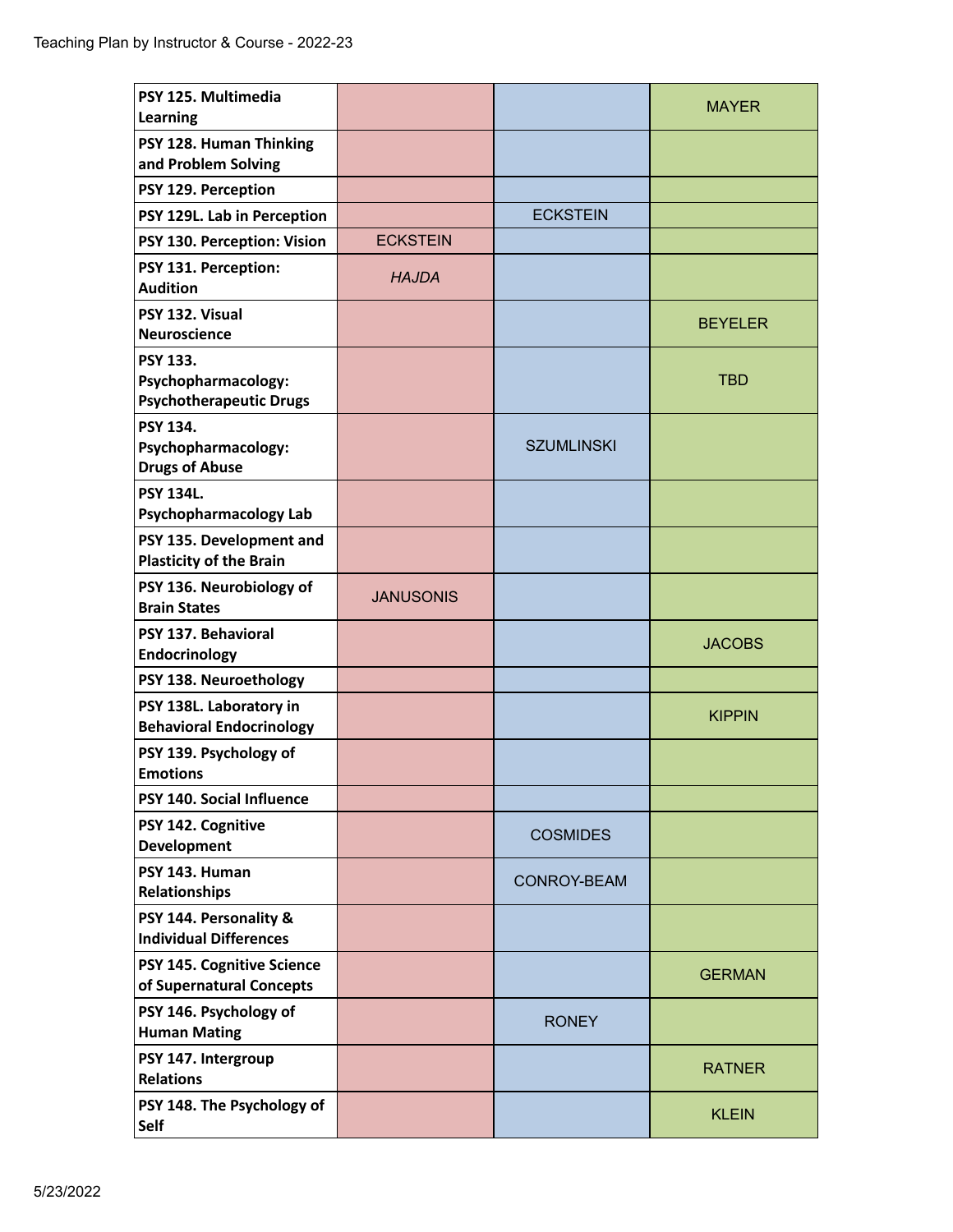| PSY 149. Social Psychology<br>of Close Relationships           |                 | <b>COLLINS</b>   |                |
|----------------------------------------------------------------|-----------------|------------------|----------------|
| PSY 150L. Laboratory in<br><b>Social Psychology</b>            | <b>KIM</b>      |                  | <b>SHERMAN</b> |
| PSY 151. Adult<br><b>Development &amp; Aging</b>               |                 |                  | <b>ALBADA</b>  |
| PSY 152. Social Cognition                                      | <b>RATNER</b>   |                  |                |
| PSY 153. Social<br><b>Neuroscience</b>                         | YU              |                  |                |
| PSY 154. Cultural<br>Psychology                                |                 |                  | <b>KIM</b>     |
| PSY 155. Evolution and<br>Cognition                            | <b>COSMIDES</b> |                  |                |
| PSY 155L. Lab in<br><b>Evolutionary Psychology</b>             |                 |                  |                |
| PSY 156L. Lab in<br><b>Developmental Psychology</b>            |                 |                  |                |
| PSY 157. Social Stigma                                         |                 |                  |                |
| PSY 158. Positive<br>Psychology                                |                 |                  |                |
| PSY 159. Health Psychology                                     |                 | <b>SHERMAN</b>   |                |
| PSY 160. Special topics in<br>Psychology                       | <b>HEGARTY</b>  | SCHOOLER (160JS) |                |
|                                                                |                 | <b>KLEIN</b>     |                |
| PSY 161. Systems<br><b>Neuroscience</b>                        |                 | <b>GOARD</b>     |                |
| PSY 162. Neuroethology                                         |                 |                  | <b>SMITH</b>   |
| PSY 163. Special topics in<br><b>Biopsychology</b>             |                 |                  | <b>SPRAGUE</b> |
| PSY 164. COMPLEX<br><b>SYSTEMS IN BRAIN</b><br><b>SCIENCES</b> |                 |                  |                |
| PSY 167. The Neurobiology<br>of Stress                         |                 |                  |                |
| PSY 171. Retinal<br>Development                                |                 |                  |                |
| PSY 183. Psychopathology                                       |                 |                  |                |
| PSY 202. Advanced Social<br>Psychology                         |                 |                  |                |
| PSY 210. Motivation in<br><b>Social Psychology</b>             | <b>SHERMAN</b>  |                  |                |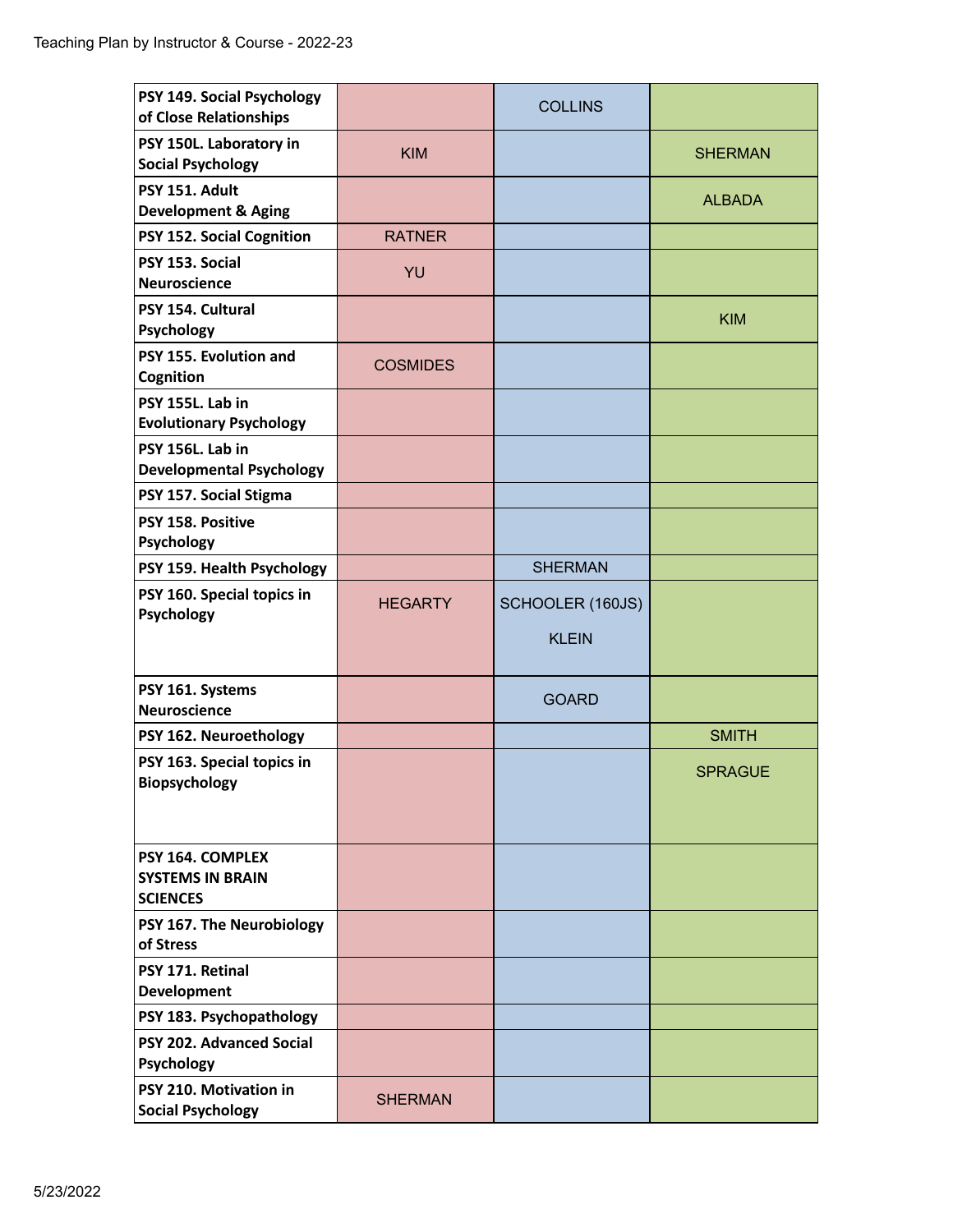| PSY 211. Basic Concepts in<br><b>Behavioral Neuroscience</b>                           | <b>KIPPIN</b>   |                   |                   |
|----------------------------------------------------------------------------------------|-----------------|-------------------|-------------------|
| <b>PSY 215.</b><br>Neuropharmacology of<br><b>Psychoactive Drugs</b>                   |                 |                   |                   |
| PSY 219. Behavioral<br>Pharmacology                                                    |                 |                   |                   |
| PSY 221A. Design and<br><b>Measurement</b>                                             | CONROY-BEAM     |                   |                   |
| PSY 221B. Design and<br><b>Measurement</b>                                             |                 | <b>GIESBRECHT</b> |                   |
| PSY 221C. Multivariate<br>Analysis in Psychology and<br><b>Related Social Sciences</b> |                 |                   |                   |
| PSY 221D. Structural<br><b>Equation Modeling</b>                                       |                 |                   | <b>COLLINS</b>    |
| <b>PSY 221E. Statistical</b><br><b>Analysis of fMRI Data</b>                           |                 |                   |                   |
| PSY 221F. Computational<br><b>Neuroscience</b>                                         |                 |                   |                   |
| PSY 226. Cognitive<br><b>Development</b>                                               |                 |                   |                   |
| PSY 227. Human Memory<br>and Cognitive Processes                                       |                 |                   | <b>SCHOOLER</b>   |
| PSY 228. Perception                                                                    | <b>ECKSTEIN</b> |                   |                   |
| PSY 229. A Patient-based<br><b>Approach to Cognitive</b><br><b>Neuroscience</b>        |                 |                   |                   |
| PSY 231. Cognitive<br><b>Neuroscience</b>                                              |                 | <b>JACOBS</b>     |                   |
| PSY 232. Neuroimaging                                                                  |                 |                   |                   |
| PSY 233.<br>Electroencephalography                                                     |                 |                   |                   |
| PSY 234. Computer<br><b>Programming for</b><br>Psychology                              |                 |                   | <b>GIESBRECHT</b> |
| <b>PSY 235.</b><br>Neuroendocrinology                                                  |                 |                   |                   |
| PSY 237. Cognition                                                                     |                 |                   |                   |
| PSY 238. Social Perception                                                             |                 |                   |                   |
| PSY 240. Social Influence                                                              |                 |                   |                   |
| PSY 245. Cultural<br><b>Psychology</b>                                                 |                 |                   |                   |
| PSY 246. Stigma                                                                        |                 |                   |                   |